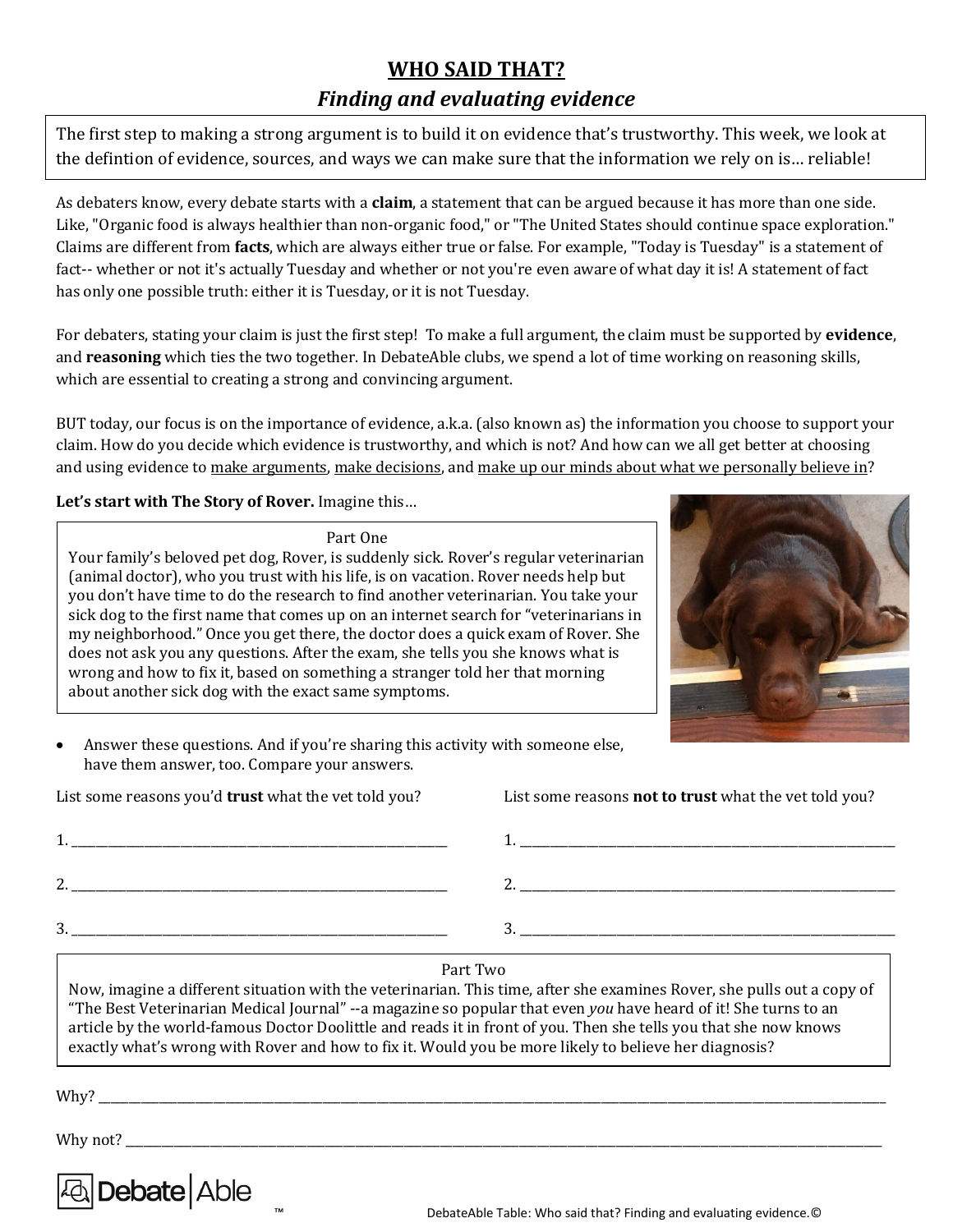# **EVIDENCE: Type, Source and Reliability**

#### **What** *is* **evidence?**

Evidence is anything that you can **see**, **experience**, **read,** or are **told** that supports a claim. "evidence" (2020) Collins Dictionary, https://www.collinsdictionary.com/us/dictionary/english/evidence/related

### **What are some TYPES of evidence?**

Some of the main types of evidence are listed below. Can you come up with a definition for each one and write it out? See if your answer looks like ours by turning your paper upside down to read the box, below. And remember, there's more than one way to say the same thing-- your words don't have to match ours exactly for your answer to be correct! **TIP:** "testimony" means the words that a person speaks or writes.

**Eyewitness testimony: \_\_\_\_\_\_\_\_\_\_\_\_\_\_\_\_\_\_\_\_\_\_\_\_\_\_\_\_\_\_\_\_\_\_\_\_\_\_\_\_\_\_\_\_\_\_\_\_\_\_\_\_\_\_\_\_\_\_\_\_\_\_\_\_\_\_\_\_\_\_\_\_\_\_\_\_\_\_\_\_\_\_\_\_\_\_\_\_\_\_\_\_\_\_\_\_\_\_\_\_\_**

**Expert witness testimony: \_\_\_\_\_\_\_\_\_\_\_\_\_\_\_\_\_\_\_\_\_\_\_\_\_\_\_\_\_\_\_\_\_\_\_\_\_\_\_\_\_\_\_\_\_\_\_\_\_\_\_\_\_\_\_\_\_\_\_\_\_\_\_\_\_\_\_\_\_\_\_\_\_\_\_\_\_\_\_\_\_\_\_\_\_\_\_\_\_\_\_\_\_\_\_\_**

Scientific research:

**Statistics: \_\_\_\_\_\_\_\_\_\_\_\_\_\_\_\_\_\_\_\_\_\_\_\_\_\_\_\_\_\_\_\_\_\_\_\_\_\_\_\_\_\_\_\_\_\_\_\_\_\_\_\_\_\_\_\_\_\_\_\_\_\_\_\_\_\_\_\_\_\_\_\_\_\_\_\_\_\_\_\_\_\_\_\_\_\_\_\_\_\_\_\_\_\_\_\_\_\_\_\_\_\_\_\_\_\_\_\_\_\_\_\_\_\_\_\_**

experience that helps them to explain the evidence. Studies conducted by scientists or doctors to prove an idea, solve a problem or learn something new. **: research Scientific**  : A collection of data (information) used to understand and analyze a problem or situation, often with numbers. **Statistics**

Eyevitness testimony: A report from someone who saw or heard the evidence themself. **Expert testimony:** A report from someone who saw or heard the evidence, and who ALSO has some special education or

## **What are some of the SOURCES we use for evidence?**

A source of evidence refers to the way we get access to the evidence, or the method that delivers it to us.

Quick! Take one minute and list as many different sources of evidence as you can. Or, challenge someone else to see who can list the most sources. When you're finished, check by turning your paper upside down to read the box, below. **Ready. Set. GO!** (We'll give you the first one...)

**\_\_\_\_\_\_\_\_\_\_\_\_\_\_\_\_\_\_\_\_\_\_\_\_\_\_\_\_\_\_\_\_\_\_\_\_\_\_\_\_\_\_\_\_\_ \_\_\_\_\_\_\_\_\_\_\_\_\_\_\_\_\_\_\_\_\_\_\_\_\_\_\_\_\_\_\_\_\_\_\_\_\_\_\_\_\_\_\_\_\_ \_\_\_\_\_\_\_\_\_\_\_\_\_\_\_\_\_\_\_\_\_\_\_\_\_\_\_\_\_\_\_\_\_\_\_\_\_\_\_\_\_\_\_\_\_**

**\_\_\_\_\_\_\_\_\_\_\_\_\_\_\_\_\_\_\_\_\_\_\_\_\_\_\_\_\_\_\_\_\_\_\_\_\_\_\_\_\_\_\_\_\_ \_\_\_\_\_\_\_\_\_\_\_\_\_\_\_\_\_\_\_\_\_\_\_\_\_\_\_\_\_\_\_\_\_\_\_\_\_\_\_\_\_\_\_\_\_ \_\_\_\_\_\_\_\_\_\_\_\_\_\_\_\_\_\_\_\_\_\_\_\_\_\_\_\_\_\_\_\_\_\_\_\_\_\_\_\_\_\_\_\_\_**

Magazines **\_\_\_\_\_\_\_\_\_\_\_\_\_\_\_\_\_\_\_\_\_\_\_\_\_\_\_\_\_\_\_\_\_\_\_\_\_\_\_\_\_\_\_\_\_**

Newspapers, books, letters, photographs, scientific reports, internet, government reports, court cases, cartoons, movies, posters, news on television, news on the radio, another person, commercials, print advertisements.

## **Name all the sources that Rover's substitute veterinarian used in The Story of Rover, Part One and Part Two.**

# **How do we make sure that the evidence we use is RELIABLE?**

"Reliable" means that something is trustworthy, honest and dependable. Here's a short list of questions to ask yourself to help you decide whether evidence is reliable:

**\_\_\_\_\_\_\_\_\_\_\_\_\_\_\_\_\_\_\_\_\_\_\_\_\_\_\_\_\_\_\_\_\_\_\_\_\_\_\_\_\_\_\_\_\_\_\_\_\_\_\_\_\_\_\_\_\_\_\_\_\_\_\_\_\_\_\_\_\_\_\_\_\_\_\_\_\_\_\_\_\_\_\_\_\_\_\_\_\_\_\_\_\_\_\_\_\_\_\_\_\_\_\_\_\_\_\_\_\_\_\_\_\_\_\_\_\_\_\_\_\_\_\_\_\_\_\_\_\_\_\_\_\_\_\_\_\_\_** 

**1) Who is the author or creator of the information?**

**2) When was it created?**

**3) Is the author connected with any organization or media outlet? What can you find out about that outlet?** 



**4) Does the author offer more than one perspective? 5) Does the content make you feel like the source is** 

**desperate for you to believe them?** 

**6) Common sense. Does the information make sense to you based on what you know about the world?**